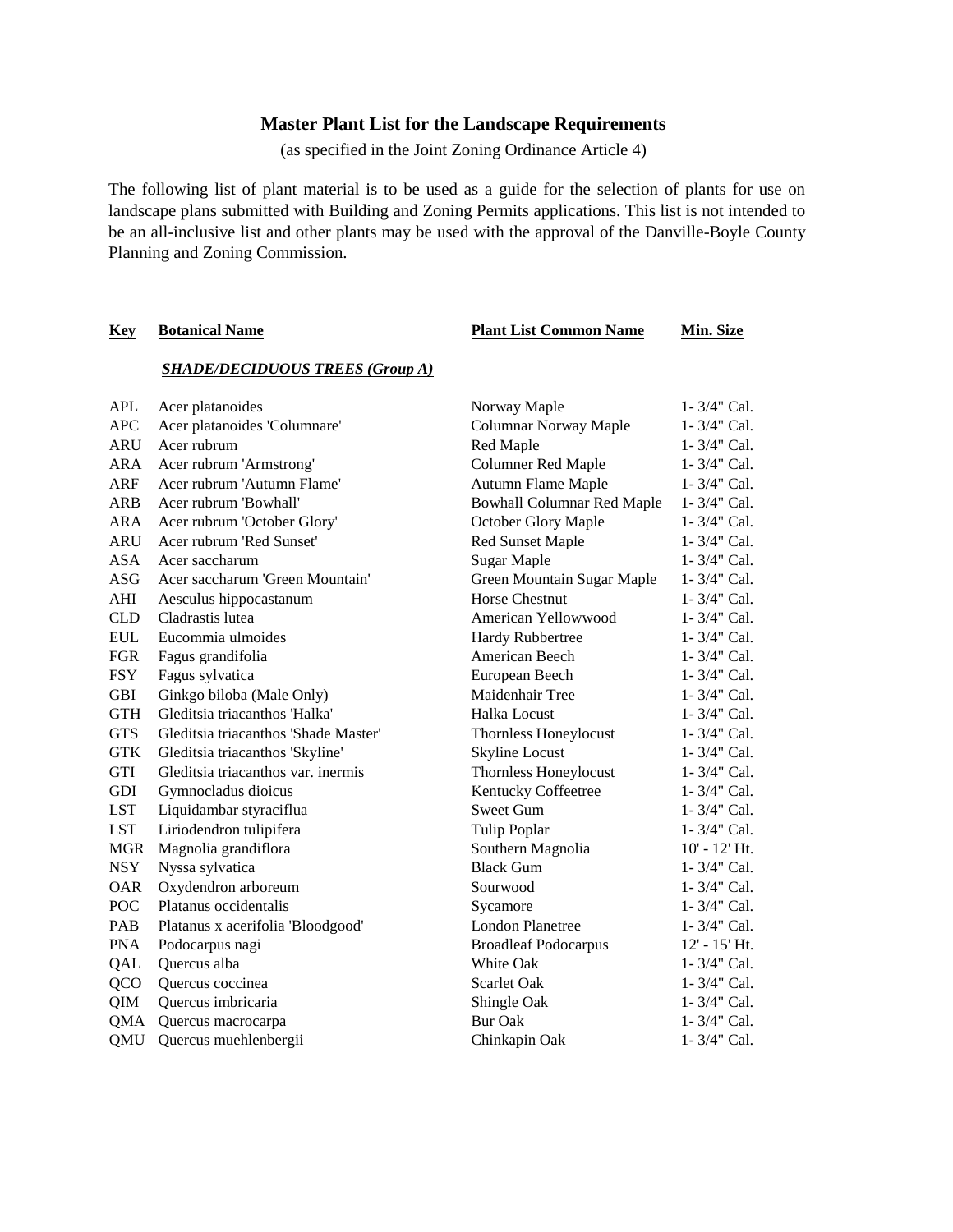| <b>OPA</b> | Quercus palustris               | Pin Oak                    | $1 - 3/4$ " Cal. |
|------------|---------------------------------|----------------------------|------------------|
| <b>OPH</b> | Quercus phellos                 | Willow Oak                 | $1 - 3/4"$ Cal.  |
| ORU        | Quercus rubra                   | Red Oak                    | $1 - 3/4$ " Cal. |
|            | <b>QRUB</b> Quercus rubur       | English Oak                | $1 - 3/4$ " Cal. |
| SBA        | Salix babylonica                | Weeping Willow             | $1 - 3/4$ " Cal. |
| SAL        | Sassafras albidum               | Common Sassafras           | $1 - 3/4$ " Cal. |
| SJA.       | Sophora japonica                | Japanese Pagodatree        | $1 - 3/4$ " Cal. |
| <b>SJR</b> | Sophora japonica 'Regent'       | <b>Regent Scholar Tree</b> | $1 - 3/4$ " Cal. |
| <b>TDI</b> | Taxodium distichum              | <b>Bald Cypress</b>        | $10'$ -12' Ht.   |
| <b>TAR</b> | Tilia americana 'Redmond'       | Redmond Linden             | $1 - 3/4$ " Cal. |
| <b>TCO</b> | Tilia cordata                   | Littleleaf Linden          | $1 - 3/4$ " Cal. |
| <b>TCG</b> | Tilia cordata 'Greenspire'      | Greenspire Linden          | $1 - 3/4$ " Cal. |
| <b>TTO</b> | Tilia tomentosa                 | Silver Linden              | $1 - 3/4"$ Cal.  |
| <b>UPA</b> | Ulmus parvifolia                | Chinese Elm                | $1 - 3/4$ " Cal. |
| ZSG        | Zelkova serrata 'Green Vase'    | Green Vase Zelkova         | $1 - 3/4"$ Cal.  |
| <b>ZSG</b> | Zelkova serrata 'Village Green' | Village Green Zelkova      | 1 - 3/4" Cal.    |

## *SMALL OR ORNAMENTAL TREES (Group B)*

|             | ACA Acer campestre                  | Hedge Maple                     | 12' - 14' Ht.     |
|-------------|-------------------------------------|---------------------------------|-------------------|
| ACA         | Acer campestre "Queen Elizabeth"    |                                 | 12' - 14' Ht.     |
| AGI         | Acer ginnala                        | Amur Maple                      | 12' - 14' Ht.     |
| AGF         | Acer ginnala 'Flame'                | Amur Maple                      | 12' - 14' Ht.     |
| APB         | Acer palmatum 'Bloodgood'           | <b>Bloodgood Japanese Maple</b> | $7' - 8'$ Ht.     |
| <b>APD</b>  | Acer palmatum 'Dissectum'           | Japanese Maple                  | $6' - 8'$ Ht.     |
| ACA         | Amelanchier canadensis              | Serviceberry                    | $10'$ - $12'$ Ht. |
| <b>BNH</b>  | Betula nigra 'Heritage'             | <b>River Birch</b>              | 12' - 14' Ht.     |
| CBF         | Carpinus betulus 'Fastigiata'       | Upright European Hornbeam       | 12' - 14' Ht.     |
| <b>CCA</b>  | Carpinus caroliniana                | American Hornbeam               | 12' - 14' Ht.     |
| CJA         | Cercidiphyllum japonicum            | Katsuratree                     | $6' - 8'$ Ht.     |
| <b>CCA</b>  | Cercis canadensis                   | Eastern Redbud                  | $6' - 8'$ Ht.     |
| <b>CVI</b>  | Chionanthus virginicus              | Fringetree                      | $5' - 6' HT.$     |
| <b>CFL</b>  | Cornus florida                      | <b>Flowering Dogwood</b>        | $6' - 8'$ Ht.     |
| <b>CKO</b>  | Cornus kousa                        | Kousa Dogwood                   | $8' - 10'$ Ht.    |
| COG         | Cotinus coggygria                   | <b>Common Smoketree</b>         | $8' - 10'$ Ht.    |
| $\cos$      | Crataegus oxycantha 'Superba'       | Crimson Cloud Hawthorn          | $10'$ - $12'$ Ht. |
| <b>CPH</b>  | Crataegus phaenopyrum               | <b>Washington Hawthorn</b>      | $10'$ - $12'$ Ht. |
| <b>CVW</b>  | Crataegus viridis 'Winter King'     | Winter King Hawthorn            | $6' - 8'$ Ht.     |
| <b>CLA</b>  | Crataegus x lavallei                | Lavalle Hawthorn                | $8' - 10'$ Ht.    |
| <b>CLE</b>  | Cupressocyparis leylandii           | Leyland Cypress                 | $8' - 10'$ Ht.    |
| <b>DVI</b>  | Diospyros virginiana                | Common Persimmon                | $6' - 8'$ Ht.     |
| <b>FAL</b>  | Franklinia alatamaha                | Franklinia                      | $6' - 8'$ Ht.     |
| <b>HCA</b>  | Halesia carolina                    | Carolina Silver Bell            | $6' - 8'$ Ht.     |
| LIB.        | Lagerstroemia indica 'Biloxi'       | Biloxi Crapemyrtle              | $10'$ - $12'$ Ht. |
|             | LINN Lagerstroemia indica 'Natchez' | Natchez Crapemyrtle             | $6' - 8'$ Ht.     |
| <b>LINP</b> | Lagerstroemia indica 'Potomac'      | Potomac Crapemyrtle             | $8' - 10'$ Ht.    |
| <b>LINT</b> | Lagerstroemia indica 'Tuskegee'     | Tuskegee Crapemyrtle            | 8' Ht.            |
|             | LINV Lagerstroemia indica 'Victor'  | Victor Crapemyrtle              | 30" Ht.           |
| MSM         | Magnolia soulangiana                | Saucer Magnolia                 | $6' - 8'$ Ht.     |
| <b>MST</b>  | Magnolia stellata                   | Star Magnolia                   | 5-6' Ht.          |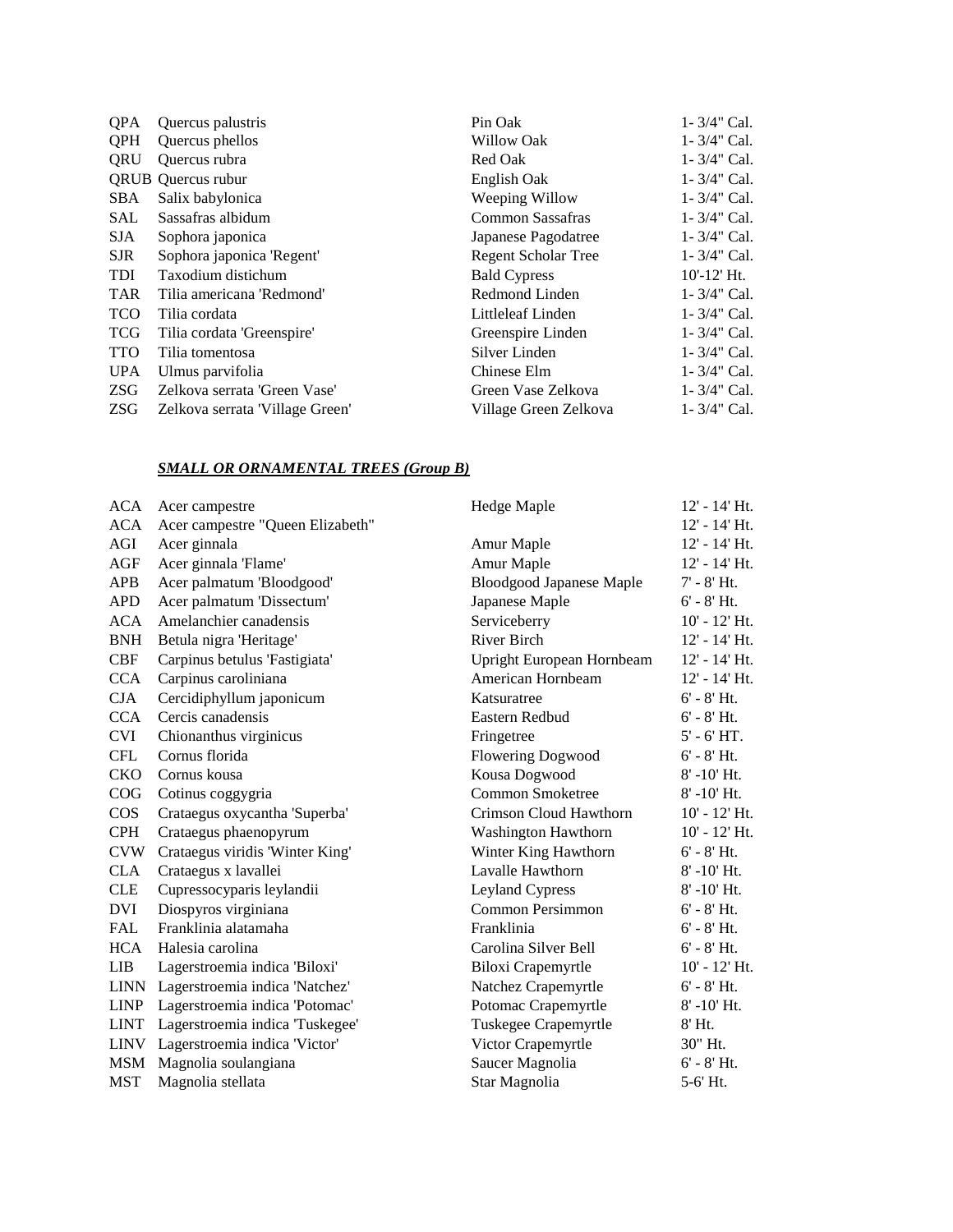| MVI        | Magnolia virginiana                | Sweetbay                  | $3' - 4'$ Ht.     |
|------------|------------------------------------|---------------------------|-------------------|
| <b>MSV</b> | Magnolia x soulangiana 'Verbanica' | Saucer Magnolia           | $6' - 8'$ Ht.     |
| <b>MBJ</b> | Malus baccata 'Jackii'             | Jackii Siberian Crabapple | $10'$ - $12'$ Ht. |
| MKA        | Malus 'Katherine'                  | Katherine Crabapple       | $8' - 10'$ Ht.    |
| MLI        | Malus 'Liset'                      | Red Flowering Crabapple   | $8' - 10'$ Ht.    |
| <b>MRJ</b> | Malus 'Red Jade'                   | Red Jade Crabapple        | $6' - 8'$ Ht.     |
| MSA        | Malus 'Sargentii'                  | Sargeants Crabapple       | $8' - 10'$ Ht.    |
| <b>MSN</b> | Malus 'Snowdrift'                  | Snowdrift Crabapple       | $8' - 10'$ Ht.    |
| <b>MFL</b> | Malus floribunda                   | Japanese Crabapple        | $6'$ - $8'$ Ht.   |
| MZC        | Malus zumi 'Calocarpa'             | Zumi Crabapple            | $10'$ - $12'$ Ht. |
| <b>PCA</b> | Prunus cerasifera                  | Cherry Plum               | $10'$ - $12'$ Ht. |
| <b>PSK</b> | Prunus serrulata 'Kwanzan'         | Kwanzan Cherry            | $8' - 10'$ Ht.    |
| <b>PSU</b> | Prunus subhirtella 'autumnalis'    | <b>Higan Cherry</b>       | $8' - 10'$ Ht.    |
| <b>PYE</b> | Prunus yedoensis                   | Yoshino Cherry            | $10'$ - $12'$ Ht. |
| <b>RTY</b> | Rhus typhina                       | Staghorn Sumac            | $6' - 8'$ Ht.     |
| SOV        | Stewartia ovata                    | Mountain Stewartia        | $8' - 10'$ Ht.    |
| <b>SPS</b> | Stewartia pseudocamellia           | Japanese Stewartia        | $8' - 10'$ Ht.    |
| <b>SRE</b> | Syringa reticulata                 | Japanese Tree Lilac       | $8' - 10'$ Ht.    |

## **EVERGREENS**

| $\rm{ABA}$ | Abies balsamea                    | <b>Balsam Fir</b>         | $5'$ - $6'$ Ht. |
|------------|-----------------------------------|---------------------------|-----------------|
| <b>IOP</b> | Ilex opaca                        | American Holly            | $5'$ - $6'$ Ht. |
| <b>IAF</b> | Ilex X attenuata 'Fosteri'        | <b>Foster Holly</b>       | $5'$ - $6'$ Ht. |
| JVI        | Juniperus virginiana              | Eastern Red Cedar         | $5'$ - $6'$ Ht. |
| JVC        | Juniperus virginiana 'Canaertii'' | Eastern Red Cedar         | $5'$ - $6'$ Ht. |
| JVI        | Juniperus virginiana 'Nova"       | Nova Eastern Red Cedar    | $5'$ - $6'$ Ht. |
| <b>POM</b> | Picea abies                       | Norway Spruce             | $5'$ - $6'$ Ht. |
| PGL        | Picea glauca 'Densata'            | <b>Black Hills Spruce</b> | $5'$ - $6'$ Ht. |
| PBU        | Pinus bungeana                    | Lacebark Pine             | $5'$ - $6'$ Ht. |
| PNI        | Pinus nigra                       | <b>Austrian Pine</b>      | $5'$ - $6'$ Ht. |
| <b>PST</b> | Pinus strobus                     | White Pine                | $5'$ - $6'$ Ht. |
| <b>PST</b> | Pinus sylvestris                  | Scotch Pine               | $5'$ - $6'$ Ht. |
| <b>PST</b> | Pinus taeda                       | Loblolly Pine             | $5'$ - $6'$ Ht. |
| <b>PTH</b> | Pinus thunbergii                  | <b>Black Pine</b>         | $5'$ - $6'$ Ht. |
| <b>TON</b> | Thuja occidentalis 'Nigra'        | Arborvitae                | $5'$ - $6'$ Ht. |
| <b>TCA</b> | Tsuga canadenis                   | Canadian Hemlock          | $5'$ - $6'$ Ht. |

# *SHRUBS*

| AAR Aronia arbutifolia               | Red Chokeberry                     | $18" - 24"$ Ht. |
|--------------------------------------|------------------------------------|-----------------|
| AARB Amelanchier arborea             | Downy Serviceberry                 | $18" - 24"$ Ht. |
| AEG Abelia 'Edward Goucher'          | Edward Goucher Abelia              | 24" - 30" Spd.  |
| AGR Abelia x grandiflora             | Glossy Abelia                      | $18" - 24"$ Ht. |
| APA Aesculus parviflora              | <b>Bottlebrush Buckeye</b>         | $18" - 24"$ Ht. |
| BDA Buddleia davidii 'Black Knight'  | <b>Black Knight Butterfly Bush</b> | 24" - 30" Spd.  |
| BDA Buddleia davidii 'White Bouquet' | White Bouquet Butterfly Bush       | 24" - 30" Spd.  |
| <b>BSS</b> Buxus sempervirens        | American Boxwood                   | $18" - 24"$ Ht. |
|                                      |                                    |                 |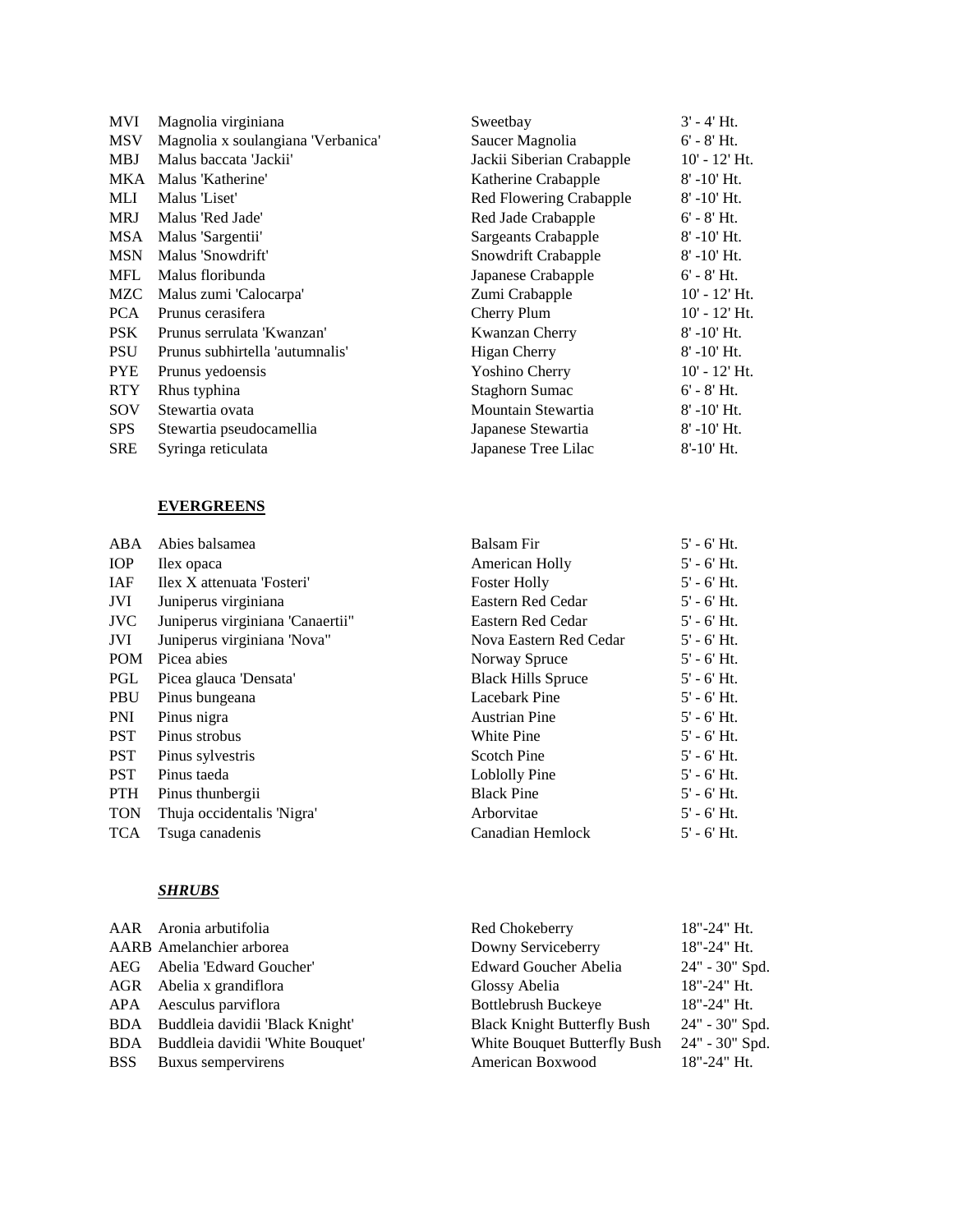**BSS** BMK Buxus microphylla 'Koreana' CFL Buxus sempervirens 'Suffruticosa' Calycanthus floridus CBF Camelia species Camelia 18"-24" Ht. COC Cephalanthus occidentalis Common Buttonbush 18"-24" Ht. CSE Chanomeles speciosa Flowering Quince 18"-24" Ht. CAL Clethra alnifolia Sweet Pepper Bush 18"-24" Ht. CAM Cornus amomum Silky Dogwood 18"-24" Ht. CSE Cornus sericea Redtwig Dogwood 18"-24" Ht. CDS Cotoneaster dammeri 'Skogholm' Bearberry Cotoneaster 15" - 18" Spd. CDI Cotoneaster divaricata Spreading Cotoneaster 18" - 24" Spd. CSR Cotoneaster salicifolius 'Repens' Willowleaf Cotoneaster 18" - 24" Spd. EPU Eleagnus pungens Thorny Eleagnus 18"-24" Ht. FJA Fatsia japonica Japanese Fatsia 18"-24" Ht. FCA Ficus carica Common Fig 18"-24" Ht. FIL Forsythia x intermedia 'Lynwood Gold' Lynwood Gold Forsythia 18"-24" Ht. FSS Forsythia suspensa Var. sieboldii Weeping Forsythia 18"-24" Ht. FMA Fothergilla major Large Fothergilla 3' - 4' Ht. HIA Hamamelis X intermedia 'Arnold Promise' Common Witchhazel 4-5'Ht. HVI Hamamelis virginiana Common Witchhazel 4' - 5'Ht. HQU Hydrangea macrophylla Big Leaved Hydrangea 18"-24" Ht. HQU Hydrangea quercifolia Oak-leaved Hydrangea 18"-24" Ht. HFR Hypericum frondosum Golden St. Johnswort 18"-24" Ht. IAF Ilex x attenuata 'Fosteri' Foster's Holly 18"-24" Ht. ICB Ilex cornuta 'Bufordii Nana' Dwarf Burford Holly 18"-24" Ht. ICB Ilex cornuta 'Bufordii' Burford Holly 18"-24" Ht. ICR Ilex cornuta rugosa 'China Girl' China Girl Holly 18"-24" Ht. ICC Ilex crenata 'Compacta' Compact Japanese Holly 24" - 30" Spd. ICG Ilex crenata 'Green Luster' Green Luster Holly 18" - 24" Spd. ICH Ilex crenata 'Helleri' Helleri Holly 24" - 30" Spd. ICH Ilex crenata 'Microphylla' Microphylla Japanese Holly 18"-24" Ht. IGL Ilex glabra Inkberry 18"-24" Ht. IGC Ilex glabra 'Compacta' Compact Inkberry 18"-24" Ht. ICN Ilex cassine 'Nellie R. Stevens' Nellie R. Stevens Holly 18"-24" Ht. IMB Ilex meserveae 'Blue Princess' Blue Angel Holly 18"-24" Ht. IPE Ilex pendulacosa Longstalk Holly 18"-24" Ht. IVE Ilex verticillata Winterberry 18"-24" Ht. JNU Jasminum nudiflorium Winter Jasmine 30" - 36" Spd.. JCP Juniperus chinensis 'Pfitzeriana' Pfitzer Juniper 24" - 30" Spd. JPC Juniperus chinensis 'Pfitzeriana' 'Compacta' Compact Chinese Juniper 24" - 30" Spd. JCS Juniperus chinensis 'Sargentii' Sargent Juniper 24" - 30" Spd. JCS Juniperus chinensis 'Sea Spray' Sea Spray Juniper 24" - 30" Spd. JCS Juniperus conferta 'Blue Pacific' Blue Pacific Juniper 15" - 18" Spd. JHB Juniperus horizontalis 'Bar Harbor' Bar Harbor Juniper 18" - 24" Spd. JSB Juniperus sabina 'Broadmoor' Broadmoor Juniper 24" - 30" Spd. JST Juniperus sabina var. tamariscifolia Tam Juniper 18" - 24" Spd. KLN Kalmia latifolia 'Nipmuck' Nipmuck Mountain Laurel 18"-24" Ht. LFC Leucothoe fontanesiana catesbaei Drooping Leucothoe 18"-24" Ht. MAQ Kalmia latifolia 'Nipmuck' Mountain Laurel 18"-24" Ht. MAQ Mahonia aquifolium Oregon Grapeholly 18"-24" Ht.

English Boxwood Korean Little Leaf Boxwood Common Sweetshrub 18"-24" Ht. 18"-24" Ht. 18"-24" Ht.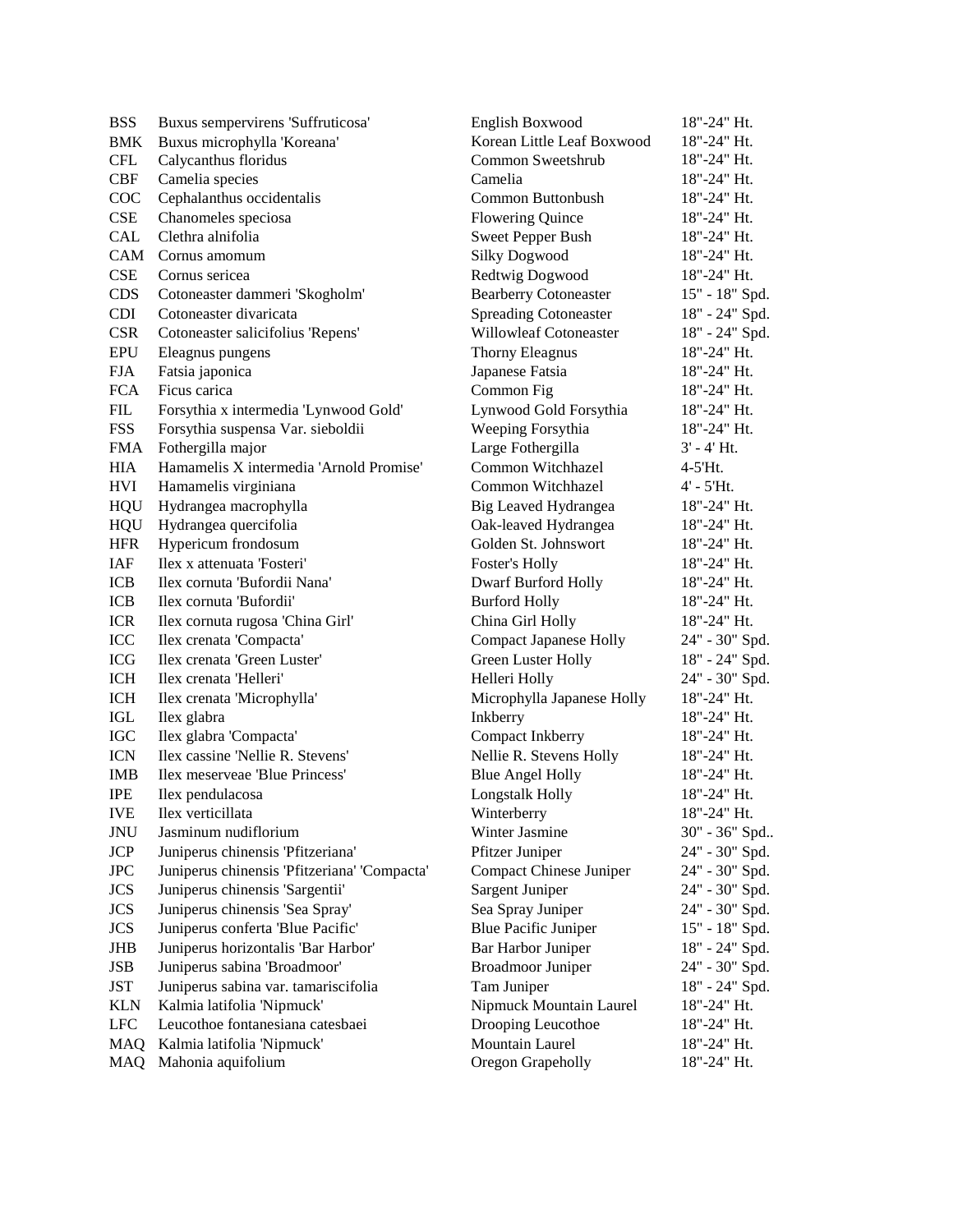| MLG                  | Magnolia grandiflora 'Little Gem'                                                   | Little Gem Magnolia                        | 18"-24" Ht.     |
|----------------------|-------------------------------------------------------------------------------------|--------------------------------------------|-----------------|
| <b>MCE</b>           | Myrica cerifera                                                                     | Southern Waxmyrtle                         | 18"-24" Ht.     |
| <b>MPE</b>           | Myrica pensylvanica                                                                 | Northern Bayberry                          | 18"-24" Ht.     |
| NDO                  | Nandina domestica 'Firepower'                                                       | Heavenly Bamboo                            | 18"-24" Ht.     |
| <b>NDN</b>           | Nandina domestica 'nana'                                                            | Dwarf Heavenly Bamboo                      | 18"-24" Ht.     |
| OHE                  | Osmanthus heterophyllus                                                             | False-Holly                                | 18"-24" Ht.     |
| <b>PLE</b>           | Philadelphus x lemoinei                                                             | 'Avalanche' Mock-orange                    | 18"-24" Ht.     |
| <b>PJA</b>           | Pieris japonica                                                                     | Japanese Pieris                            | 30" - 36" Spd.  |
| <b>PMU</b>           | Pinus Mugo                                                                          | Mugo Pine                                  | 18"-24" Ht.     |
| <b>PFA</b>           | Potentilla fruticosa 'Abbottswood'                                                  | Abbottswood White Potentilla 18"-24" Ht.   |                 |
| <b>PLA</b>           | Prunus laurocerasus                                                                 | Cherry Laurel                              | $18" - 24"$ Ht. |
| <b>PLO</b>           | Prunus laurocerasus 'Otto Luyken'                                                   | Cherry Laurel                              | 18"-24" Ht.     |
| <b>PLZ</b>           | Prunus laurocerasus 'Zabeliana'                                                     | Zabeliana Cherrylaurel                     | 18"-24" Ht.     |
| <b>RAS</b>           | Rhododendron arborescens "Sweet Azalea"                                             | Sweet Azalea                               | 18"-24" Ht.     |
| <b>RAC</b>           | Rhododendron atlanticum"Coastal Azalea"                                             | Coastal Azalea                             | 18"-24" Ht.     |
| <b>RCA</b>           | Rhododendron catawbiense 'album'                                                    | Album White Rhododendron 18"-24" Ht.       |                 |
| <b>RCC</b>           | Rhododendron 'Crimson Classic'                                                      | Crimson Classic Rhododendron 18"-24" Ht.   |                 |
| <b>RCW</b>           | Rhododendron 'Cunninghams White'                                                    | Cunninghams White Rhododendr 18"-24" Ht.   |                 |
| <b>RDV</b>           | Rhododendron 'Delaware Valley White'                                                | Delaware Valley White Azalea 18"-24" Ht.   |                 |
| <b>RHN</b>           | Rhododendron 'Hilda Niblett'                                                        | Hilda Niblett Azalea                       | 18"-24" Ht.     |
| <b>RRO</b>           | Rhododendron 'Rosebud'                                                              | Rosebud Azalea                             | 18"-24" Ht.     |
| <b>REG</b>           | Rhododendron eriocarpum 'Gumpo White'                                               | Gumpo White Azalea                         | 18"-24" Ht.     |
| <b>RFS</b>           | Rhododendron fortunei 'Scintillation'                                               | Scintillation Rhododendron                 | 18"-24" Ht.     |
| <b>RFS</b>           | Rhododendron Maximum                                                                | Rhododendron                               | 18"-24" Ht.     |
| <b>RSF</b>           | Rhododendron serrolatum 'Florida Hammockswe Florida Hammocksweet Azalea 18"-24" Ht. |                                            |                 |
| <b>RSB</b>           | Rhododendron 'Salmon Beauty'                                                        | Salmon Beauty Azalea                       | $18" - 24"$ Ht. |
| <b>RTW</b>           | Rhododendron var. Tisbury Wintergreen                                               | Wintergreen Azalea                         | 18" - 24" Spd.  |
| <b>RTS</b>           | Rhododendron var. Tisbury Susannah Hill                                             | <b>Tisbury Azalea</b>                      | 15" - 18" Spd   |
| <b>RVI</b>           | Rhododendron viscosum                                                               | Swamp Azalea                               | 15" - 18" Spd   |
| <b>RYA</b>           | Rhododendron yakusimanum 'Princess'                                                 | Princess Yaku Rhododendren                 | 12"-15" Spd.    |
| <b>RBO</b>           | Rosa 'Bonica'                                                                       | <b>Bonica Rose</b>                         | 18" - 24" Spd.  |
| <b>RCB</b>           | Rosa 'Carefree Beauty'                                                              | Carefree Beauty Shrub Rose                 | 18"-24" Ht.     |
| <b>REC</b>           | Rosa 'Eden Climber'                                                                 | <b>Eden Climbing Rose</b>                  | 18"-24" Ht.     |
| <b>RFI</b>           | Rosa floribunda 'Iceberg'                                                           | <b>Iceburg Rose</b>                        | 18"-24" Ht.     |
| <b>SGR</b>           | Salix gracilistyla                                                                  | Rosegold Pussy Willow                      | 18"-24" Ht.     |
| <b>SHH</b>           | Sarcococca hookerana 'humilis'                                                      | <b>Sweet Box</b>                           | 18"-24" Ht.     |
| <b>SRE</b>           | Skimmia reevesiana                                                                  | Reeves Skimmia                             | 18"-24" Ht.     |
| SBA                  | Spirea x bumalda 'Anthony Waterer'                                                  | <b>Bumald Spirea</b>                       | 18"-24" Ht.     |
| <b>SLP</b>           | Spirea x 'Little Princess'                                                          | Little Princess Spirea                     | 18"-24" Ht.     |
| <b>SVA</b>           | Spirea x vanhouttei                                                                 | Vanhouttei Spirea                          | 18"-24" Ht.     |
| $\operatorname{SBA}$ | Spirea x bumalda 'Anthony Waterer'                                                  | <b>Bumald Spirea</b>                       | 18"-24" Ht.     |
| SVL                  | Syringa vulgaris 'Lucie Baltet'                                                     | Lucie Baltet Common Lilac                  | 18"-24" Ht.     |
| SVS                  | Syringa vulgaris 'Ludwig Spaeth'                                                    | Ludwig Spaeth Common Lilac                 | 18"-24" Ht.     |
| <b>SVE</b>           | Syringa vulgaris 'Ellen Willmott'                                                   | Ellen Willmot Common Lilac                 | 18"-24" Ht.     |
| <b>SVL</b>           | Syringa vulgaris 'Victor Lemoine'                                                   | Victor Lemoine Lilac                       | 18"-24" Ht.     |
| <b>TBA</b>           | Taxus baccata 'Rependens'                                                           | Dwarf Spreading English Yew 18" - 24" Spd. |                 |
| <b>TCD</b>           | Taxus cuspidata 'Densa'                                                             | Densa Yew                                  | $18" - 24"$ Ht. |
| <b>TCN</b>           | Taxus cuspidata nana erecta 'Hilli'                                                 | Hilli Yew                                  | 18"-24" Ht.     |
| TMD                  | Taxus media 'Densiformis'                                                           | Spreading Yew                              | 18"-24" Ht.     |
| <b>TMH</b>           | Taxus media 'Hicksii'                                                               | <b>Hicks Yew</b>                           | 18"-24" Ht.     |
| <b>TMH</b>           | Taxus media 'Hatfieldii'                                                            | Hatfield Yew                               | 18"-24" Ht.     |
| <b>TMW</b>           | Taxus media 'Wardi'                                                                 | Wardi Yew                                  | 24" - 30" Spd.  |
|                      |                                                                                     |                                            |                 |